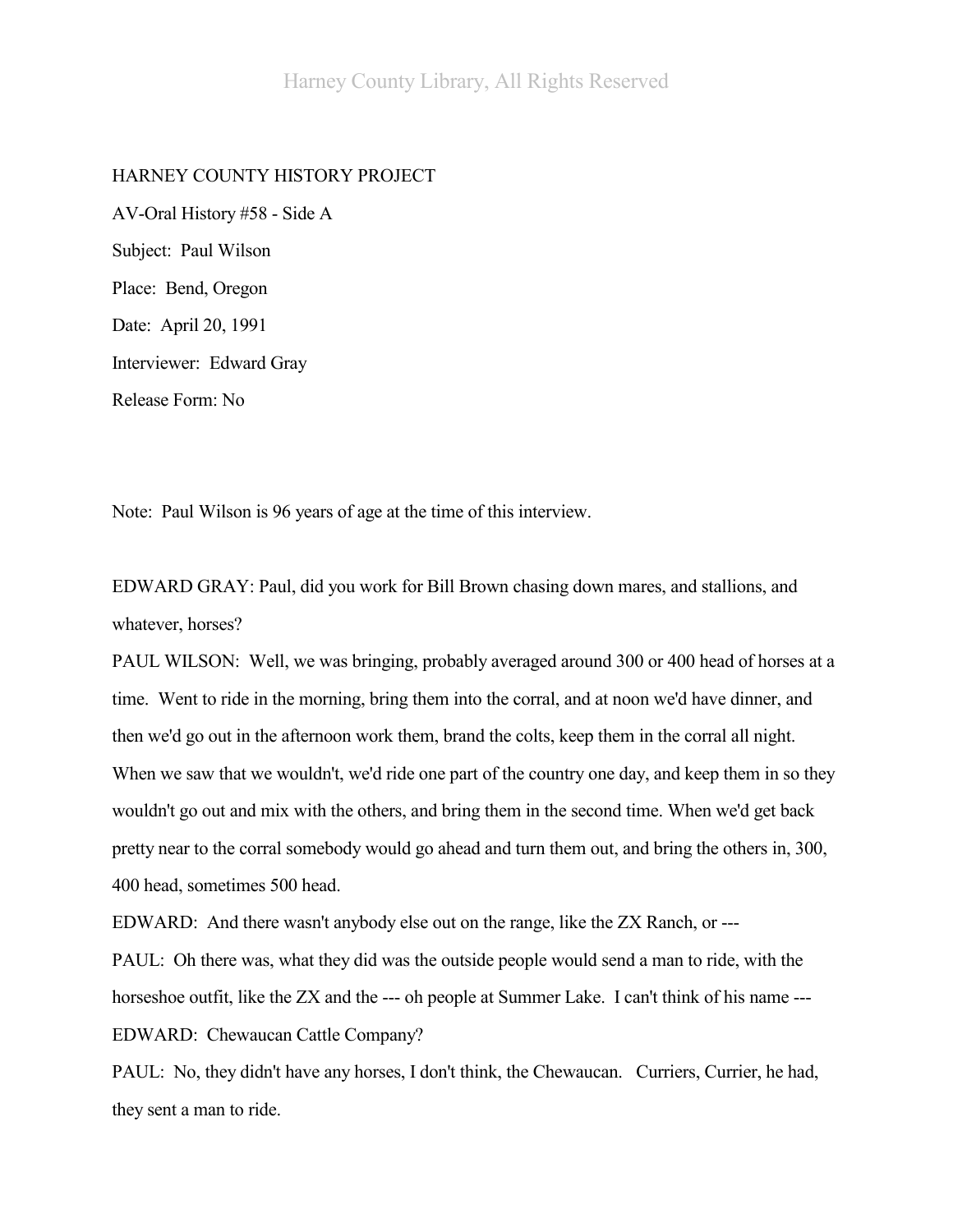EDWARD: Did these men that they send to ride, did they take out a certain amount of wild horses or something?

PAUL: Well, they'd take, if they wanted to gather any of their own horses, well they'd just help

brand. They'd come with their own string of horses.

EDWARD: It is so hard to believe that Bill Brown ... probably 1893 for sure, was collecting wild

horses. There must have been millions of them, or something.

PAUL: There was lots of horses.

WOMAN: See he sold them to the Service too.

EDWARD: Yeah, oh yeah.

PAUL: You know they'd hold the geldings, and a fellow by the name of Manning from Los Angeles was a buyer.

EDWARD: That's the guy's name, in California?

PAUL: Yeah.

EDWARD: Manning.

PAUL: Manning. I remember one time he give him a check for \$90,000 and old Bill packed it around in his shirt pocket for two or three months before he ever sent it to the bank.

EDWARD: Of course Bill never drove a car?

PAUL: No.

EDWARD: Never drove a car.

PAUL: He tried it once, and seen a bunch of horses and took after that.

EDWARD: Oh yeah, that's in one of these.

PAUL: That was the last he tried driving.

EDWARD: How --- how did he ship out his wool, and his horses? How did he get them out of --- ?

PAUL: Horses was always drove. He wouldn't sell any horses around home. They had to be taken out of the country, and they'd drive them out.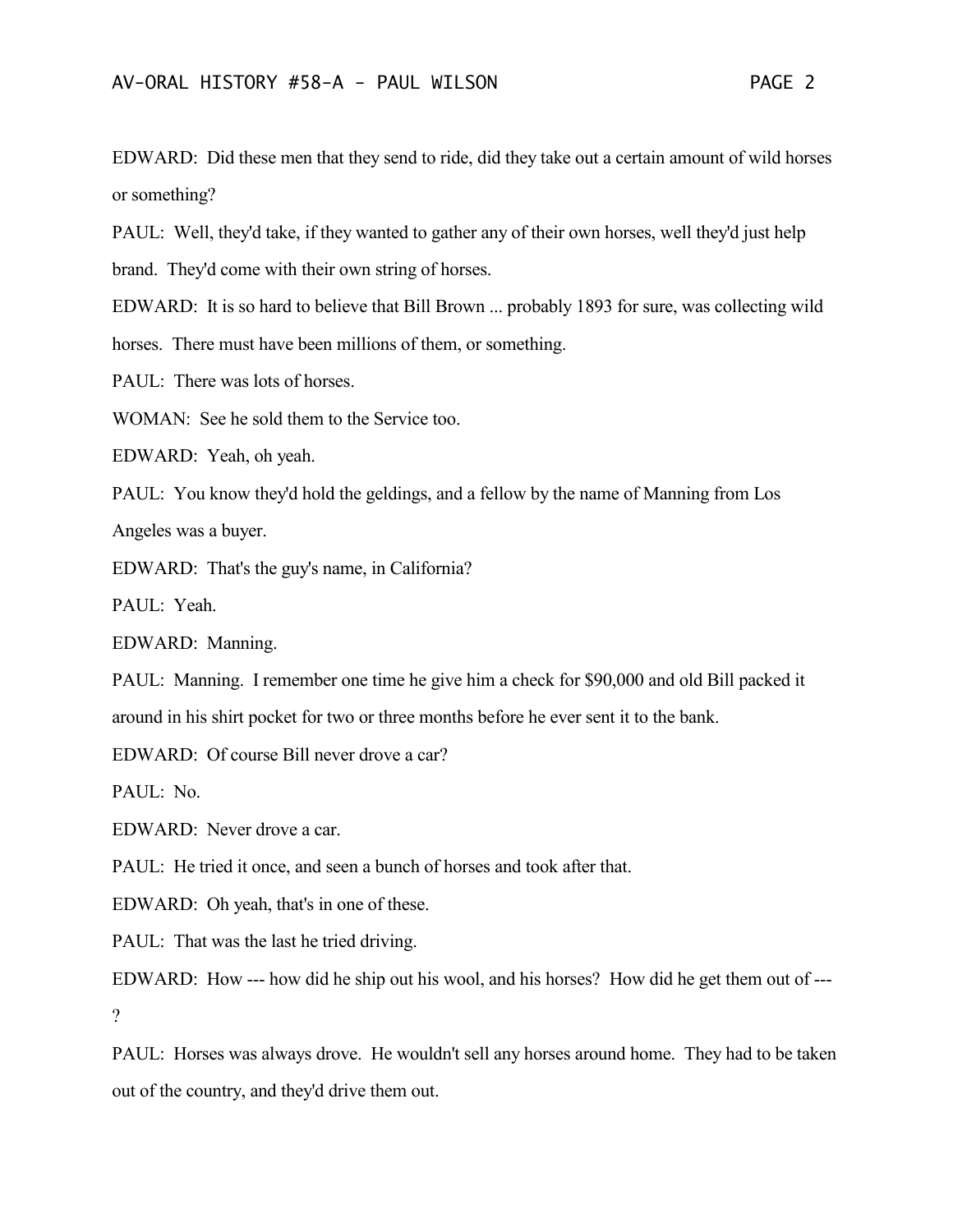EDWARD: You mean he'd get three or four buckaroos and they'd just drive them to Portland, or Burns, or ---

PAUL: Well, the buyer brought their own buckaroos ---

EDWARD: I see.

PAUL: --- to take the horses. But the wool, they hauled it into Bend after they got the railroad to Bend.

EDWARD: That would have been after 1911.

PAUL: The last ... in 1919, I was working in Bend for Brooks and Scanlon. And so that's how I can remember when they hauled wool. I went out home and loaded up six head of work horses I had, and had two wagons, and went to Last Chance and loaded up 30 sacks of wool and hauled it into Bend, and then loaded it up with a load of freight to take back to the store. Got paid both ways. EDWARD: How did Bill Brown pay you, by poundage?

PAUL: Paid in cash, check.

EDWARD: By load, or by ---

PAUL: Yeah, he paid so much a ---

EDWARD: A pound?

PAUL: Yeah, for hauling it.

EDWARD: Did you do that just one year, Paul?

PAUL: All summer, loads of wool. And in 1929 and '30 he had an old Ford truck, I hauled wool on that thing. I put, I think, 9 sacks on the truck, and 6 on the trailer. Coming down Horse Ridge it had a Warford transmission in it, and this long drag coming down Horse Ridge, the top of that it jumped out of gear and couldn't get it back in gear. And all the brakes ... the old Ford ... But there was no traffic on the road and they'd just built that new road, and it was wide. So I just rode her down to the foot of the mountain, and went for miles after I got to the foot of it, before I got stopped.

EDWARD: You are lucky you are alive. It's a wonder the wheels didn't fly off. Yeah, I know Bill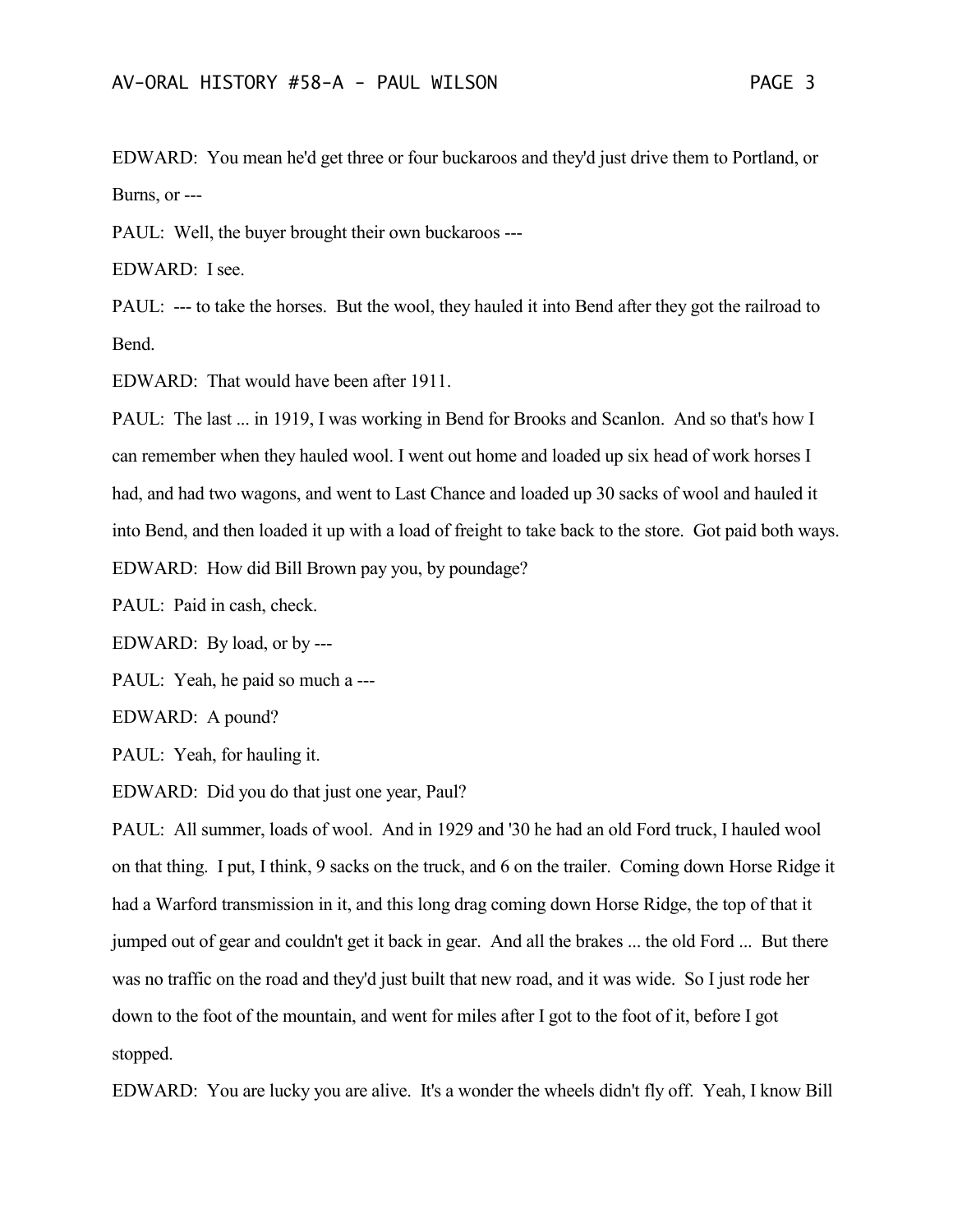had a lot of, he had one Model-T truck I've heard of, a million stories about this Model-T truck. PAUL: Yeah.

EDWARD: Of course he never drove.

PAUL: I drove that old thing many miles. When we was building that cistern at the windmill ---EDWARD: At Gap Ranch.

PAUL: No, at the Pest House.

EDWARD: Oh, Brown Wells, okay.

PAUL: Yeah. I went into Bend after cement and stuff, and he wanted me to bring out a couple of guys to help build that cistern. And one of them was an old drunk Irishman, and had two barrels of gas on the back. One of them wasn't, they didn't get the cap tight, and it slopped out, and he was laying there on his arm. Well the next morning I had to take him back to Bend, his arm was in hell of shape ... gas. He got blood poisoning and died.

EDWARD: Oh! What did they have in that gas anyway? My lord, that wouldn't happen today.

MAN: Well we've got better doctors today, and medicine.

EDWARD: Yeah, that's true. What was some of your best memories about Bill Brown, himself,

the man Bill Brown? What did he do for you, did he do anything special, or ---

PAUL: He never done anything really special for me, but he was

--- Oh I don't know, he was a real good man, a nice man.

EDWARD: He treated you pretty fair?

PAUL: Oh yeah. Oh he give me a job anytime I wanted it.

EDWARD: He must have hired hundreds over his life span out there on the desert. He must have hired hundreds of people.

PAUL: Anybody come along, them ranchers, he didn't have nothing to do, he'd make something for them to do. Put them out working on a ditch, or something, to give them something to do. EDWARD: When is the last time you worked for Bill Brown?

PAUL: I think it was '30, 1930, '31 ...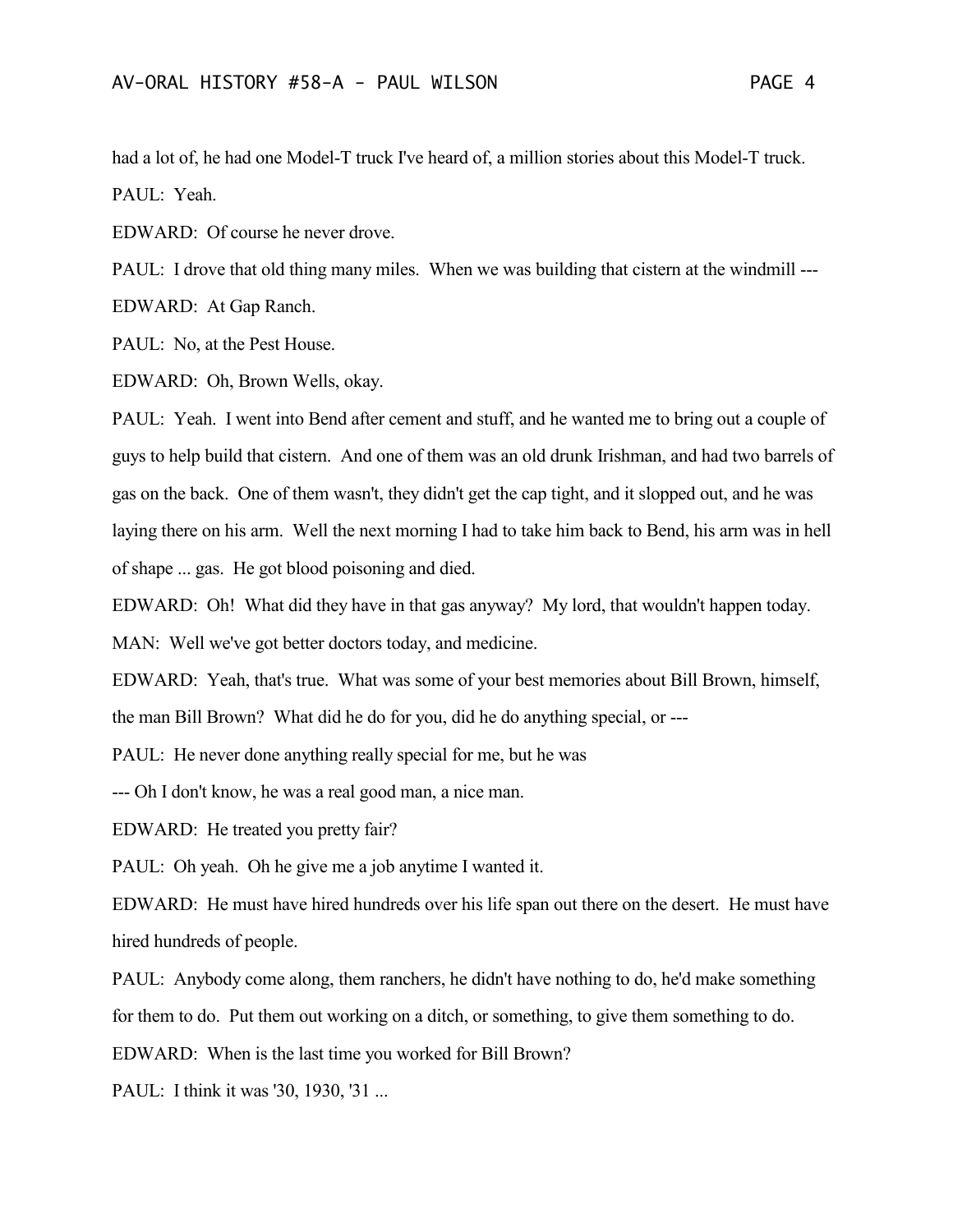EDWARD: Was he still at Buck Creek?

PAUL: Yeah. He was herding sheep most of the time.

EDWARD: He'd lost most of his horses by then, hadn't he?

PAUL: Well, no he still had quite a few horses. He didn't have as many as he did have, but he still had buckaroos. He finally got so he had to chicken feed them.

EDWARD: Yeah, went to Schlosser Brothers in Portland.

PAUL: Yeah.

WOMAN: Was that where you brought the first ones, to Redmond? Was that Bill's, or that was when you ---

PAUL: I don't know who sold --- but I brought 50 head first chicken feed ... my own horses.

Brought them into Redmond.

EDWARD: Your own horses?

PAUL: Yeah.

EDWARD: Because they weren't worth nothing, right?

PAUL: \$5.00 a head you got for them.

EDWARD: That hurt Bill Brown, I know that. He hated that.

PAUL: Yeah. In 1918 he had, I think, 800 head of horses ready to sell, and the English government offered him \$80.00 a head. And Mosier was buckaroo boss then, he told Bill, he said, don't sell now, hold them, you'll get a \$100.00. And when the war ended all he could do was turn them out, nobody wanted them. So if he had took that \$80.00 a head he would have --- 800 head of horses would have brought quite a bit of money.

EDWARD: Was Bill --- the people, for example, Bill hired a lot of men. For example under the buckaroo boss, who, what did they call them? Who worked under the buckaroo boss?

PAUL: Well the rider would have been --- I've seen Couch have 15 men. One time at Egli I saw, there was 15 of us saddled up, and 10 of them bucked off. (Laughter) Myself and Johnny Mosier, we kept us busy catching them horses. (Laughter)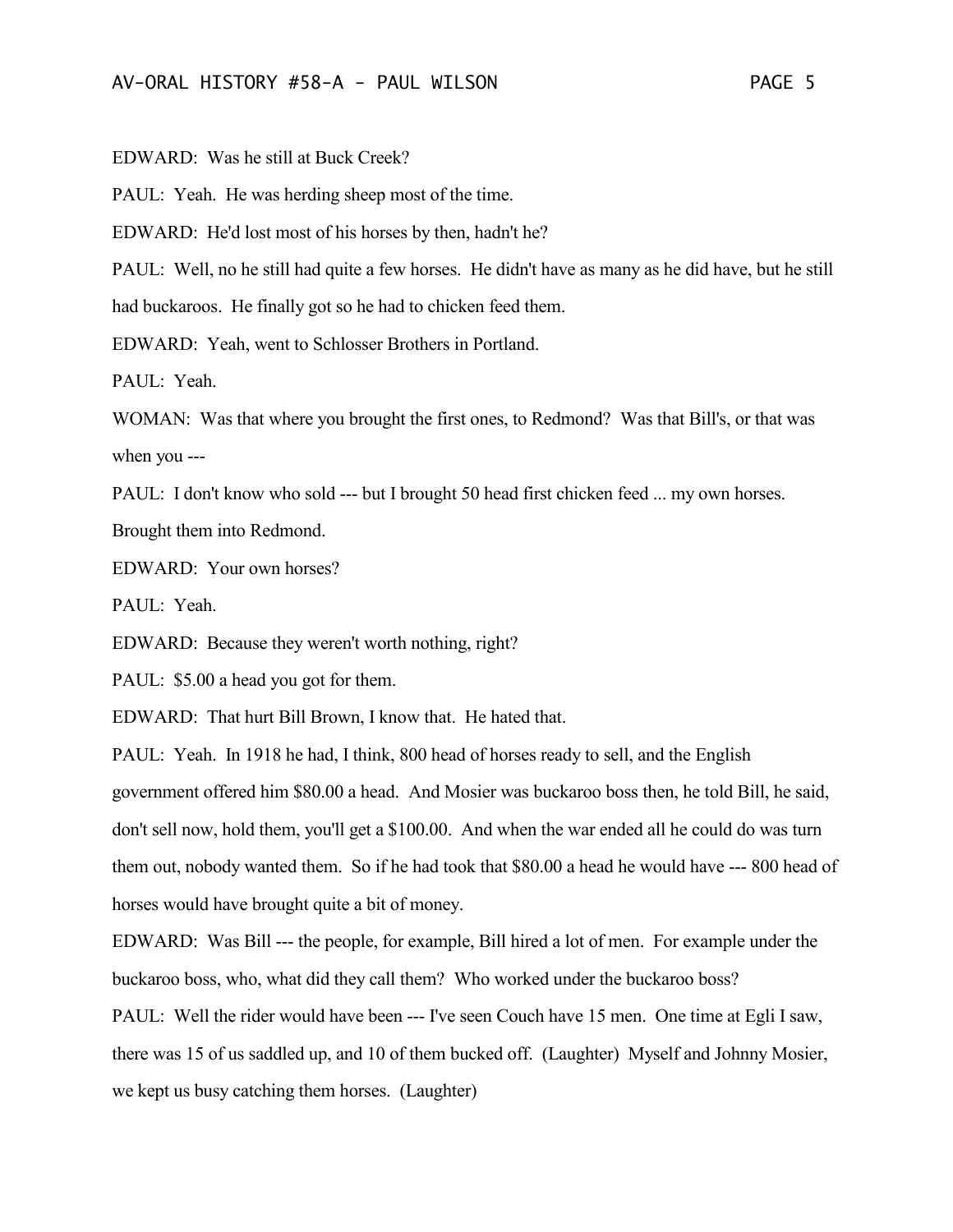EDWARD: That they got bucked off?

PAUL: Yeah, bucked off.

EDWARD: So you're saying you had, let's say you had Johnny Mosier, and then he had 15 riders per camp?

PAUL: Yeah. ...

EDWARD: Was it just one camp, Paul, or was it ---

PAUL: Oh no, they moved camp everywhere we went.

EDWARD: Johnny Mosier and those 15 guys would move from camp to camp?

PAUL: Johnny Mosier drove the cook wagon whenever we moved. After Charlie Couch's wife went to doing the cooking for the buckaroos, why Mosier drove the cook wagon. Of course she couldn't.

EDWARD: So let's just take Johnny Mosier as an example, not saying he was the greatest, but just as an example. You'd have the buckaroo boss, Johnny Mosier, then you'd have 15 riders, and then they would have a cook.

PAUL: Yeah ... to cook.

EDWARD: And that would be the whole, and that would be the buckaroo camp?

PAUL: They didn't always have 15.

EDWARD: Oh, okay.

PAUL: In 1913 and '14, they cut down to just four of us. We rode all winter. ... every bronco outside, you'd catch a mare, and brand her right there.

EDWARD: So there were --- what was that, 1913?

PAUL: 1913 or '14, the winter of '13 and '14.

EDWARD: You had a buckaroo boss, and only four riders?

PAUL: Yeah. Jim Bunyard, and Bill Burgett, and myself, and Couch.

EDWARD: Huh. So it depended on however many horses there were, or how many they could sell, or how many they could get?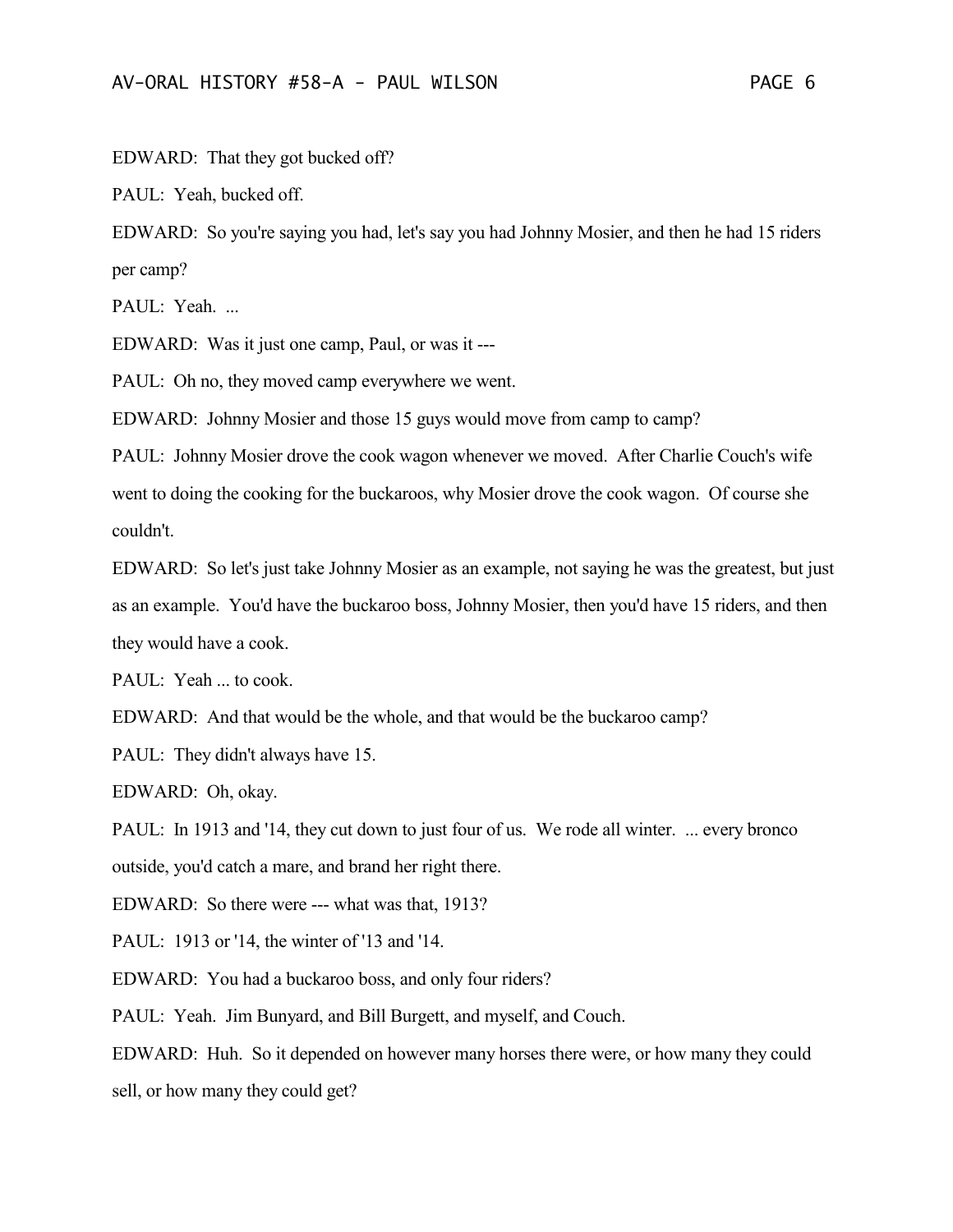PAUL: Well --- just figured they would be broncos out there, and in the wintertime we did brand a lot of them.

EDWARD: Was that really hard; was that just downright dirty and scummy hard work?

PAUL: Well, it wasn't too dirty, wasn't too scummy. It was a little dusty.

EDWARD: Oh, yeah. Well how did you guys take your baths out there, and --- oh by Brown's Well, out by Glass Buttes? Or did you take a bath?

PAUL: We didn't get too many good baths. (Laughter) You kind of sponge off a little bit, if you got water enough.

EDWARD: I mean you didn't --- a little spit bath maybe?

MAN: A couple girls swimming in a pond out there once?

PAUL: Oh yeah, that was Last Chance --- no Sand Springs.

EDWARD: Sand Springs? You must have caught them. They probably didn't think anybody was around.

PAUL: A fellow by the name of Stanley Balfour, and myself had split the buckaroos up. They sent six of us to Sand Springs. Stanley and I was the first ones there, so we rode the fence, so to keep the saddle horses in. And he went one way, and I went the other, and said we'll meet at the springs. So when we got there, there was two women and a kid in there naked, swimming.

EDWARD: Boy, that would be really nice, wouldn't it?

MAN: Way out there in the desert. (Laughter) Am I seeing a mirage?

EDWARD: That would be pretty nice. You stayed there awhile, didn't you Paul?

PAUL: Yeah, we did enjoy it. (Laughter) I got a picture over home of --- one of them was a schoolteacher, taking the picture of six of us a horseback.

WOMAN: She came out and took a picture.

PAUL: I was 17 years old.

WOMAN: Daddy always buckarood in a white shirt.

EDWARD: Really? That thing must have looked like a mess.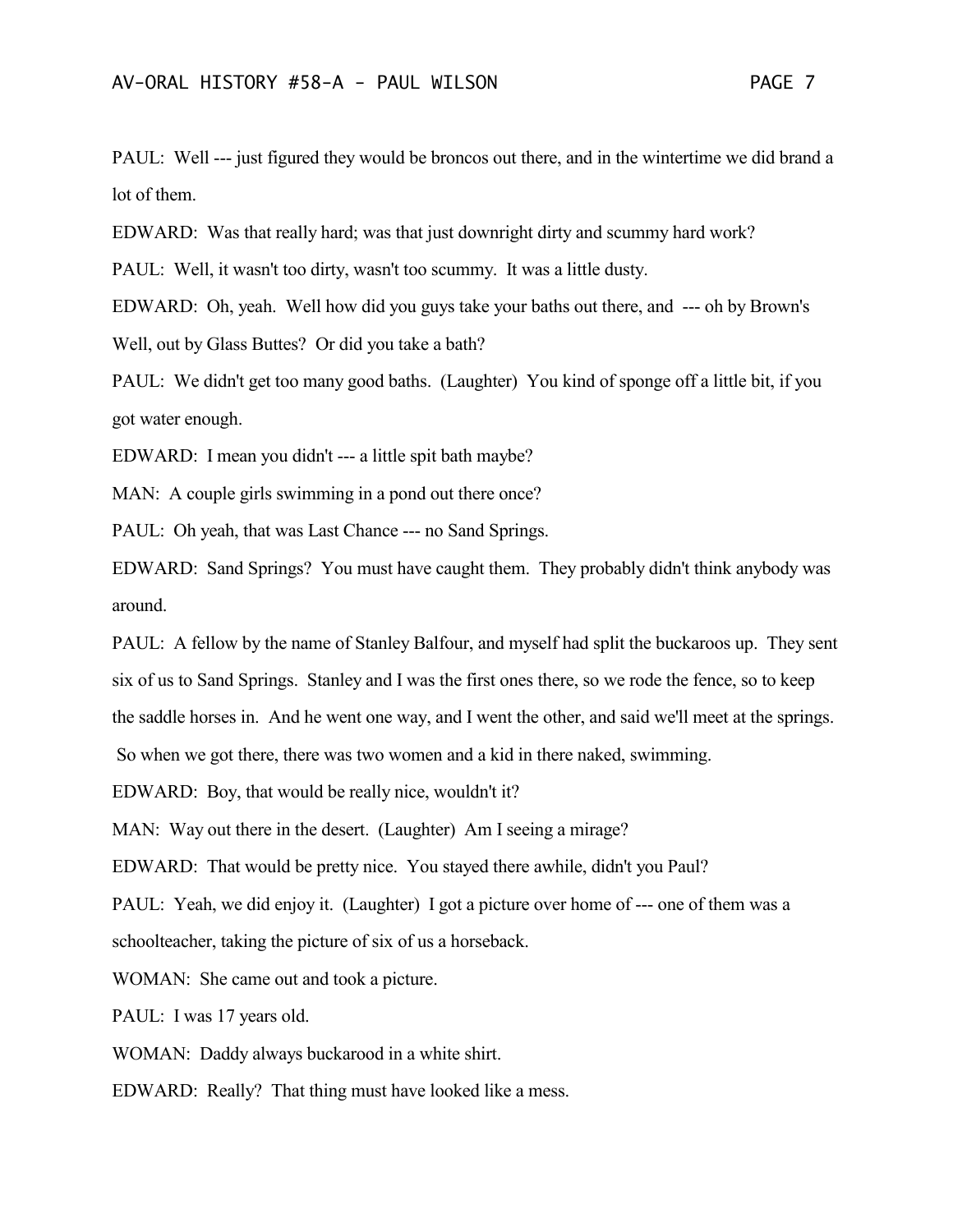WOMAN: Didn't look like it in the picture.

MAN: No, looked pretty good.

EDWARD: Oh, he was looking for women, probably.

MAN: That's right.

EDWARD: I could drive out there, Paul, for 400 miles in that desert, which I did last summer, didn't see one woman.

PAUL: No.

MAN: Didn't even see a rabbit.

EDWARD: In fact I hardly saw any water. It's real dry over there; you probably know that. It's real bad.

PAUL: Well that schoolteacher, she was a pretty nice woman. But old man Taylor --- old Jim Bunyard he was watching across the lake, keep the horses from drinking at night. He'd ... around behind him and take her out there and watch the water all night. I don't know whether the horses got in to drink or not. (Laughter)

EDWARD: I don't blame him. Poor guy, I don't blame him at all.

MAN: Not a bit, way out there in the desert like that.

EDWARD: There is something ... stupid questions. What do you know about --- did Bill Brown or any of his workers show you, I won't say where, but well --- did they ever show you where he shot Johnny Overstreet?

PAUL: No, but I know where it was.

EDWARD: Where was it, Paul?

PAUL: Between the Gap Ranch and the Egli place. See ... hurt Bill because he shot the wrong man. He shot the herder instead of the guy that was giving him the trouble.

EDWARD: Who was giving him the trouble?

PAUL: Well I don't know their name, but he was a sheep man too, and he was trying to crowd Bill off of his own ground.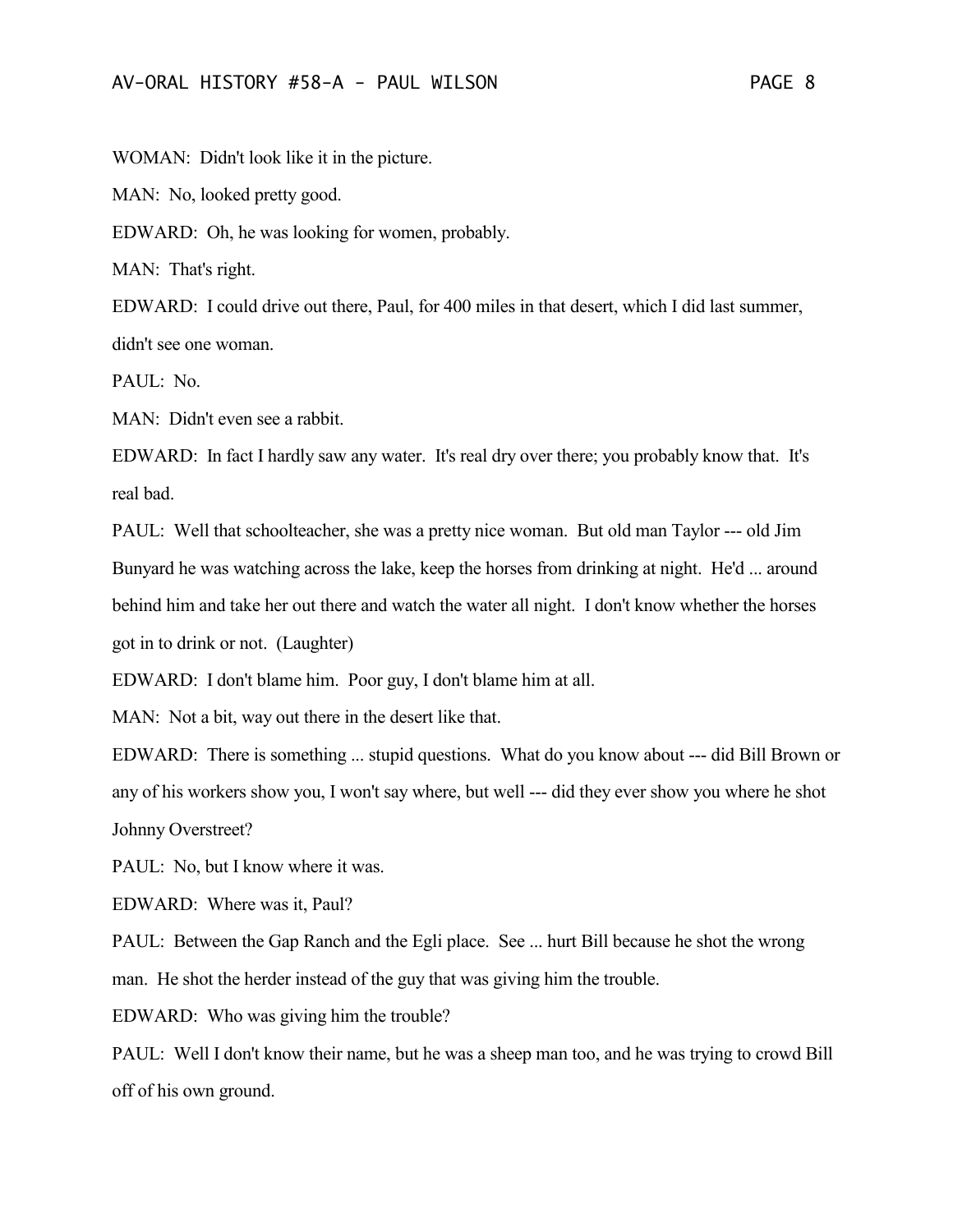EDWARD: Was it Ike Foster? Ever hear of that name?

PAUL: Oh yeah, I know --- it wasn't Ike Foster, because he had a ranch at Silver Creek.

EDWARD: Right. But anyway ---

PAUL: ... Meg Foster, or something, she drove mail.

WOMAN: Meg.

PAUL: She drove mail route from Egli.

EDWARD: Yeah, Egli's had the post office there.

PAUL: Yeah.

EDWARD: In fact the building is still standing. Yeah, the roof

--- But you know exactly where. Was it on Lost Creek?

PAUL: No, it wasn't on Lost Creek.

EDWARD: It wasn't where --- where he shot Overstreet. You don't think it was on Lost Creek?

PAUL: I know it wasn't. It was between the Gap Ranch and Egli's someplace in there.

EDWARD: Do you know where the Sinks of Lost Creek are, where the creek just --- goes out into nothing?

PAUL: Yeah. He had good corrals there at Lost Creek.

EDWARD: That was his original homestead --- it wasn't a homestead. He got that land that was his original land. He bought it from the government.

PAUL: Yeah, he bought it. His land.

EDWARD: Where those corrals are.

PAUL: Yeah.

EDWARD: And of course they had a lot of problems with all of that over there, particularly South Creek Spring.

PAUL: Yeah.

EDWARD: Did you ever hear of this guy named Link Hutton?

PAUL: Sure did, knew him well.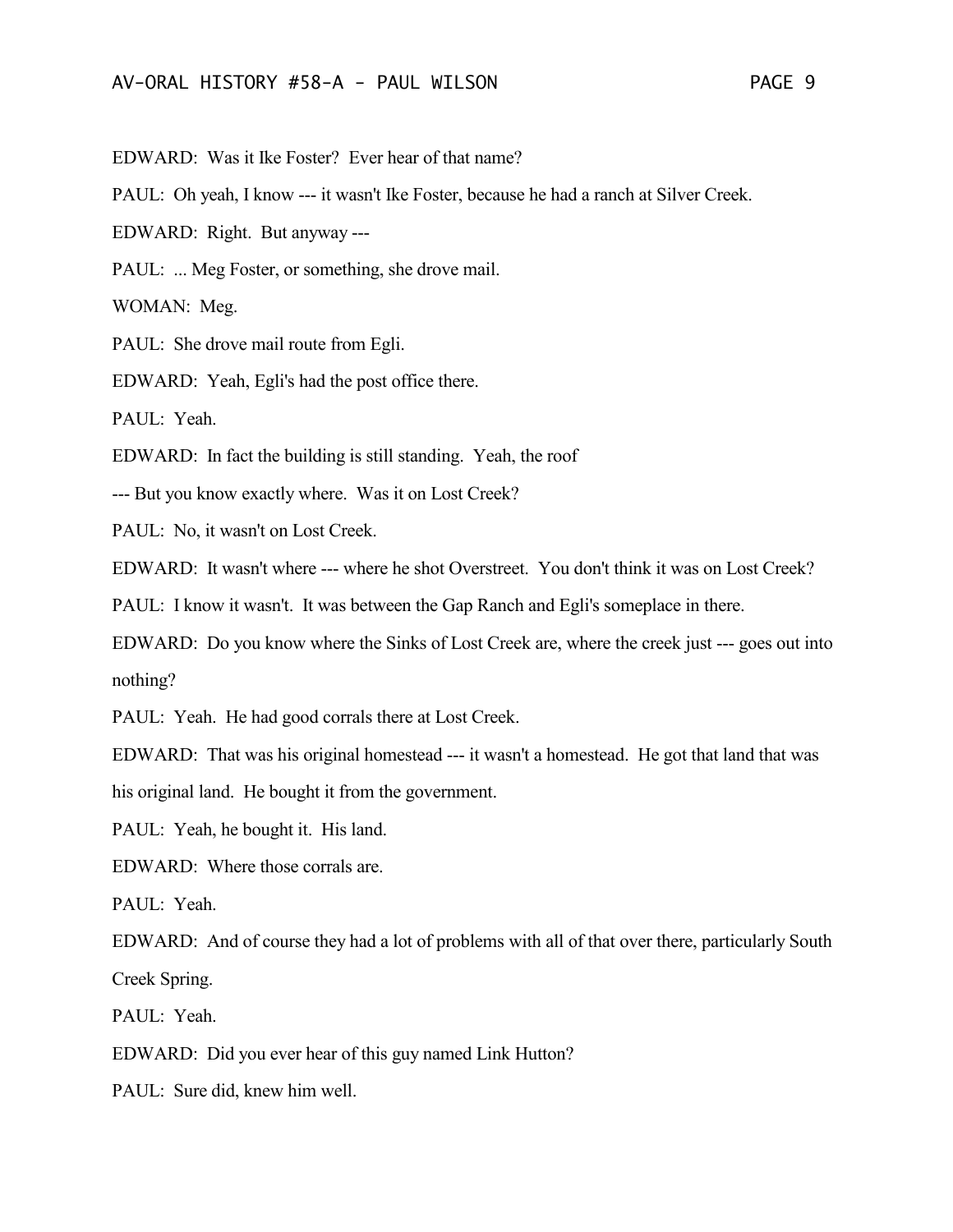EDWARD: What kind of guy was Link Hutton?

PAUL: He was an all right guy. He shot that kid, but it wasn't

--- the kid was going to shoot him, so he had to protect himself.

EDWARD: Harold Bradley.

PAUL: It was his wife's fault.

EDWARD: Yeah.

PAUL: She put --- had that kid up to kill Link, and it backfired on her.

EDWARD: Was his wife at that time May Hutton?

PAUL: And Viv, had a beautiful daughter.

EDWARD: I can't remember her name. Do you know if she is still alive, her daughter.

PAUL: I don't know, I don't know her name either.

EDWARD: I've got it, but I can't remember. It's a funny --- V E R A.

MAN: Vera.

EDWARD: Vera.

MAN: Vera.

EDWARD: Vera Hutton. But what happened --- I think that Link, his first wife either died, he shot her ---

WOMAN: They don't know what happened, do they?

EDWARD: They don't know really what happened to her.

WOMAN: Grandma used to tell that story.

EDWARD: Very interesting. A lot of people they don't know what happened to.

PAUL: There was a Tom Hutton too.

EDWARD: Huh?

PAUL: A Tom Hutton too.

EDWARD: Oh yeah, Tom, his brother, yeah. Link was born in 1872; I got that off the census. It's all in there someplace. You say he was a good man. Was he --- did he get into ---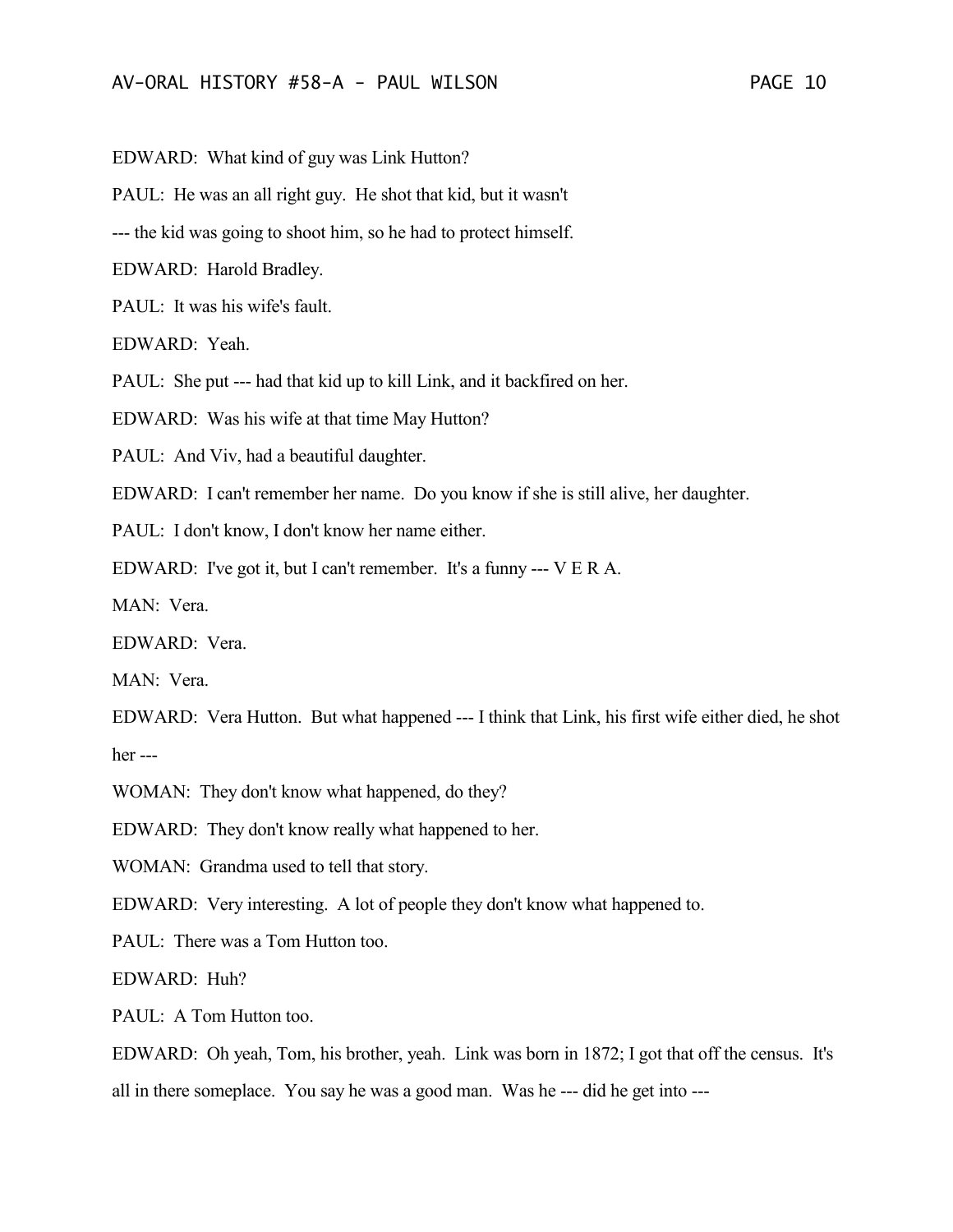PAUL: I didn't know too much about him. I never knew him being, doing anything else.

EDWARD: Did he get ornery real easy? Did he have a temper?

PAUL: I guess he was pretty hot tempered.

EDWARD: Because there was another guy that got beat to death up there. Harold Bradley's father was beat to death, and they never found out who killed him.

PAUL: I --- they tried, burned his feet and everything, trying to make him tell where he had his money buried.

EDWARD: 1930.

PAUL: He was a moonshiner.

EDWARD: It's a mess out there, it's a mess. And then R. B. Jackson, did you ever know ---

PAUL: I knew him too.

EDWARD: Well he up and just was --- they said he committed suicide.

PAUL: Old Tom Cat Jackson, they called him.

EDWARD: Yeah. They said he committed suicide.

PAUL: Well, I don't know if he did or not. I don't think he did. People don't think he did.

EDWARD: I know they don't. They found him in bed with three holes in him. Now come on now! Suicide?

WOMAN: That's a fast gun.

EDWARD: Now Dobkins, you know about Frank Dobkins?

PAUL: Yeah, I knew him too. He was a hair-brained guy.

EDWARD: He was a hair-brain?

PAUL: Yeah.

EDWARD: What's a hair-brain?

PAUL: Well I don't know --- I'll say he wasn't too smart or something.

EDWARD: Did he cause a lot of problems?

PAUL: Yeah, he did.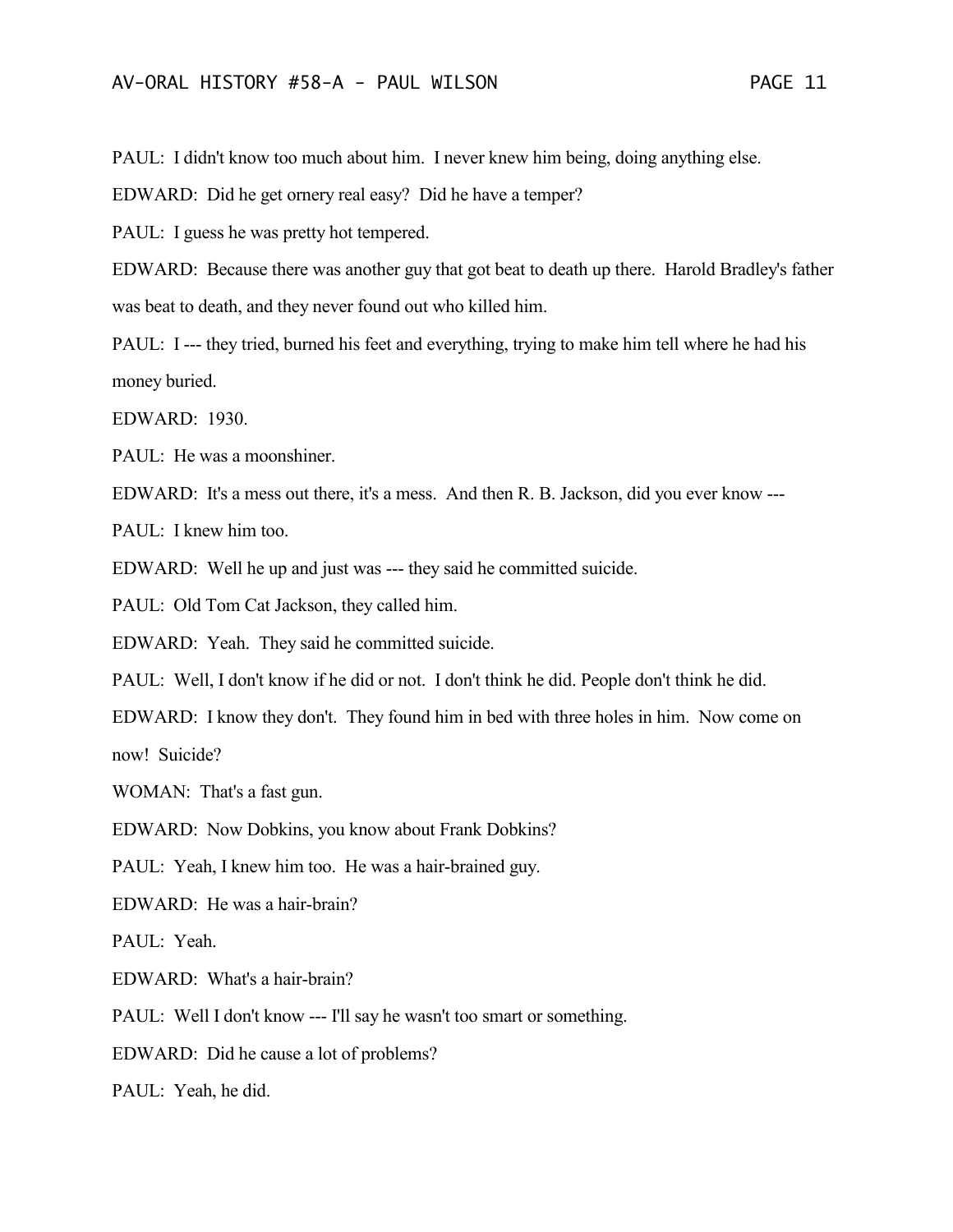EDWARD: Over what?

PAUL: Oh, different things. They had a lot of trouble out there.

EDWARD: He came from Silver Lake.

PAUL: Yeah

EDWARD: You know he was shot too, and he was blown off the saddle.

PAUL: Yeah.

MAN: The Wild West, wasn't it?

EDWARD: Well this is true.

MAN: Yeah.

PAUL: Yeah.

EDWARD: Yeah, he was blown away in 1939.

MAN: He's told us about a lot of these things already.

EDWARD: Unfortunately, this is going to be part of this story too, because Bill Brown owned a lot

of that land. But Bill Brown had nothing to do with any of this.

MAN: Oh no, no, no.

EDWARD: I'm afraid they're going to find me in a rabbit hole over there somewhere, with the top of my head blown off. But good luck.

MAN: Somebody will come looking for you.

EDWARD: Yeah, I told my kids already. They're bigger than I am. Anyway, what do you think all of that mess was about on Wagontire? Did Bill ever talk about the South Springs and ---

PAUL: No, I never heard Bill talk much about anything.

EDWARD: What time?

WOMAN: That time is behind. It's ten to six.

EDWARD: It is?

WOMAN: Yeah, this isn't right. We just keep this one way, and they want to change the time, it's all right.